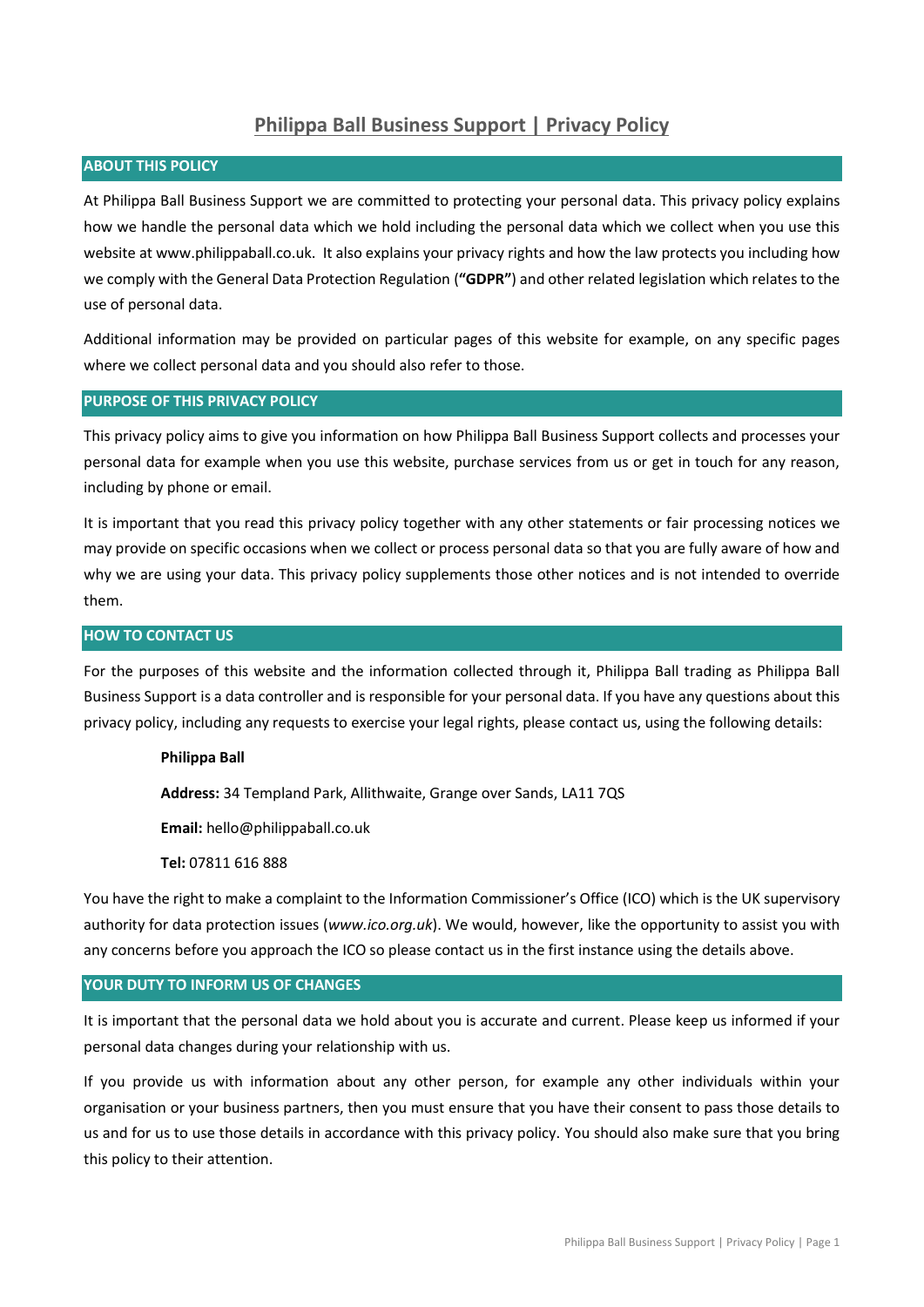#### **THIRD-PARTY LINKS**

This website may include links to third-party websites, plug-ins and applications. For example, we provide links to our social media pages. Clicking on those links or enabling those connections may allow third parties to collect or share data about you. We do not control these third-party websites and are not responsible for their privacy policies. You should read any policies and other statements on such websites carefully.

#### **THE DATA WE COLLECT ABOUT YOU**

Personal data means any information about an individual from which that person can be identified. It does not include data which has been anonymised such that a person's identity is removed.

We may collect, use, store and transfer different kinds of personal data. The majority of personal data which we use is provided to us and used by us in the context of our business operations and the business operations of our customers, suppliers and other contacts. However, we may use personal data belonging to consumers, for example if you are a consumer client interested in products being offered. The categories of person data which we use include:

- **Identity and Contact Data** such as names, titles and other identifiers together with personal or business address, email address and telephone numbers.
- **Technical Data** including internet protocol (IP) address, your login data, browser type and version, time zone setting and location, browser plug-in types and versions, operating system and platform and other technology on the devices you use to access this website. This may also include information about how you use our website and our services.
- **Marketing and Communications Data** includes preferences in receiving marketing from us.

### **IF YOU FAIL TO PROVIDE PERSONAL DATA**

Where we need to collect personal data by law, under the terms of a contract we have with the organisation you represent or for another lawful reason and you fail to provide that data, we may not be able to fully perform our obligations in accordance with our contract, provide you with the information you require or otherwise properly deal with your request.

#### **HOW IS YOUR PERSONAL DATA COLLECTED?**

Most of the personal data which we hold is collected directly through the website, for example if you provide certain identity information when you complete the enquiry form on our "Connect" page. We may also collect your personal data over the phone or via email.

Some of the technical data which we collect may be collected automatically as you interact with our website, for example via the use of cookies and similar technologies.

#### **PURPOSES FOR WHICH WE USE YOUR PERSONAL DATA**

We will only use your personal data when the law allows us to. The information below explain the purposes for which we use different categories of personal data and the legal basis or bases which we believe applies to those uses. We may process your personal data for more than one lawful basis depending on the specific purpose for which we are using your data.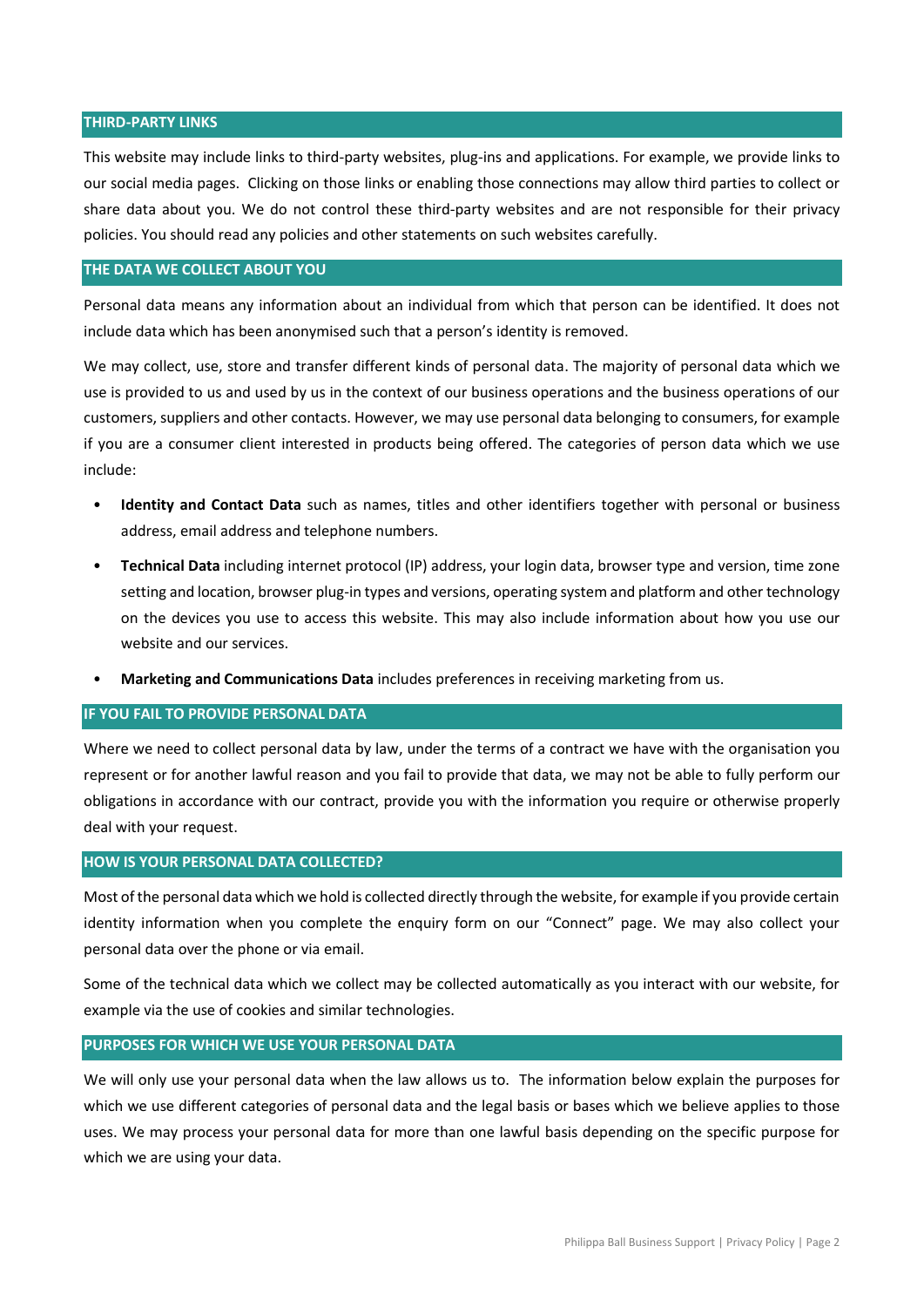We may process your identity and contact data where you, or the business you represent is a client of Philippa Ball Business Support, to contact you and to liaise with you in order to provide our services to you. We may also process your data to deal with ancillary matters such as sending invoices. We process your personal data in this way (where we contract with you as an individual) on the basis that it is necessary for the performance of the relevant contract that you have entered into with us, or it is necessary to take steps you have asked us to take prior to entering into a contract. Where we otherwise contract with the business entity you represent, we process your personal data as it is necessary for our legitimate interests in providing our services.

#### *Administration of our website*

We may process your identity and contact data and technical data, for the purposes of administering and operating this website. This may include troubleshooting, data analysis, testing, system maintenance and support. This helps us to continually improve this website and the services we can offer. We process your data in this way on the basis that this is necessary for our legitimate interests in managing, administering and improving this website and our services. This may also be necessary to comply with legal obligations.

#### *Responding to enquiries*

If you contact us with a message or enquiry (for example through our "Connect" page) or if you want to speak to us, we will use your identity and contact data in order to respond to you. Processing your data in this way is necessary for our legitimate interests in the operation of our business, in order to provide our client service to you.

#### *Providing information about our services*

We may from time to time contact you with marketing communications such as to tell you about other services we offer which we think may interest you. To do this we will use your identity and contact data, and may also use your technical, and marketing and communications data. We process your data in this way as it is necessary for our legitimate interests to develop, market and promote our services. Further information about our marketing activities can be found below.

### **MARKETING AND PROMOTIONS**

From time to time we may use your data including identity and contact data, technical data and marketing and communications data, to contact you with information about our services. You will receive marketing communications from us if you have agreed to be included on our marketing database or in some cases where the organisation which you represent has purchased services from us.

## **CHANGE OF PURPOSE**

We will only use your personal data for the purposes for which we collected it, unless we reasonably consider that we need to use it for another reason and that reason is compatible with the original purpose. If we need to use your personal data for an unrelated purpose, we will notify you and we will explain the legal basis which allows us to do so. Please also note that we may process your personal data without your knowledge or consent, in compliance with the above rules, where this is required or permitted by law.

If you would like further information about how we use personal data and the purpose which we might use it for, please contact us.

# **DATA SECURITY**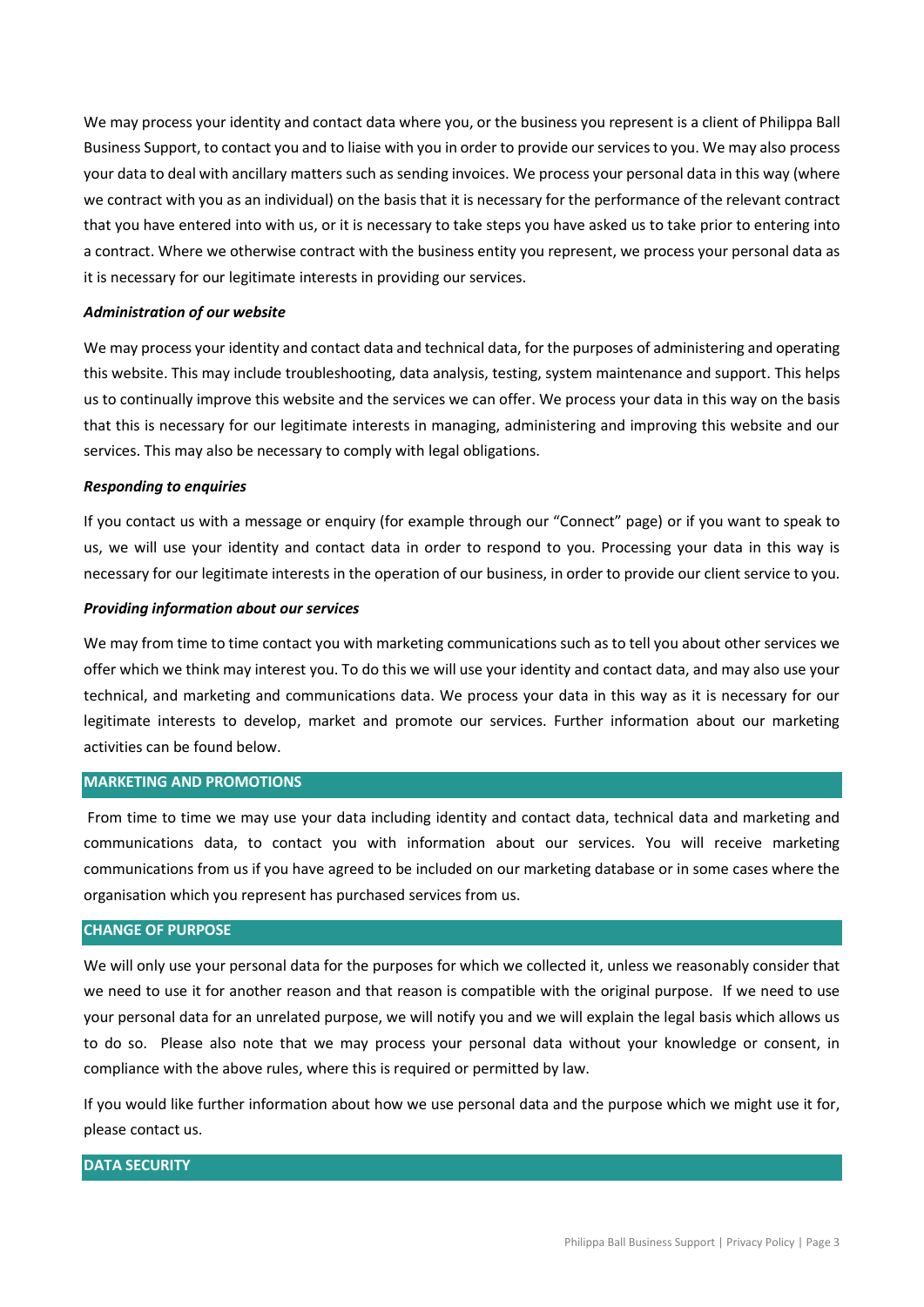We take reasonable technical and organisational precautions and security measures to prevent your personal data from being accidentally lost, used or accessed in an unauthorised way, altered or disclosed. We also limit access to your personal data to those employees, contractors and other third parties who have a business need to know it. They will only process your personal data on our instructions and they are subject to a duty of confidentiality.

We have put in place procedures to deal with any suspected personal data breach and will notify you and any applicable regulator of a breach where we are legally required to do so.

### **TRANSFERS OF DATA OUTSIDE THE EU**

Your personal data is not generally transferred outside of the EU, however as part of our use of online providers, such as Dropbox for document storage, your personal data may be electronically transferred and stored by online providers who operate from countries outside of the EU, including the US. Whenever we transfer your personal data out of the EU, we ensure that a similar degree of protection is afforded to it by ensuring that at least one of the safeguards permitted by law is in place. For example, in relation to transfers to the US, the U.S. Department of Commerce operates the Privacy Shield which is deemed by the European Commission to be an adequate mechanism to enable data transfers. Dropbox is self-certified under the Privacy Shield program, and therefore as a participant it is required to provide certain standards of protection to personal data shared between Europe and the US.

# **DATA RETENTION**

We will only retain your personal data for as long as necessary to fulfil the purposes we collected it for, including for the purposes of satisfying any legal, accounting or reporting requirements.

To determine the appropriate retention period for personal data, we consider the amount, nature, and sensitivity of the personal data, the potential risk of harm from unauthorised use or disclosure of your personal data, the purposes for which we process your personal data and whether we can achieve those purposes through other means, and the applicable legal requirements.

In some circumstances, we may anonymise personal data (so that it can no longer be associated with you) for research or statistical purposes in which case we may use this information indefinitely without further policy to you.

#### **YOUR LEGAL RIGHTS**

Under certain circumstances, you have rights under data protection laws in relation to your personal data. Those rights are listed below. Please contact us if you would like to exercise any of them. You have the right to:

- **Request access** to your personal data (a "data subject access request"). This means you can receive a copy of the personal data we hold about you and to check that we are lawfully processing it.
- **Request correction** of your personal data: This enables you to have any incomplete or inaccurate data we hold about you corrected, though we may need to verify the accuracy of the new data you provide to us.
- **Request erasure of your personal data.** You can ask us to remove personal data where there is no good reason for us continuing to process it. You also have this right where you have successfully exercised your right to object to processing, where we may have processed your data unlawfully or where we are required to erase your personal data to comply with law. We may not always be able to comply with your request where there